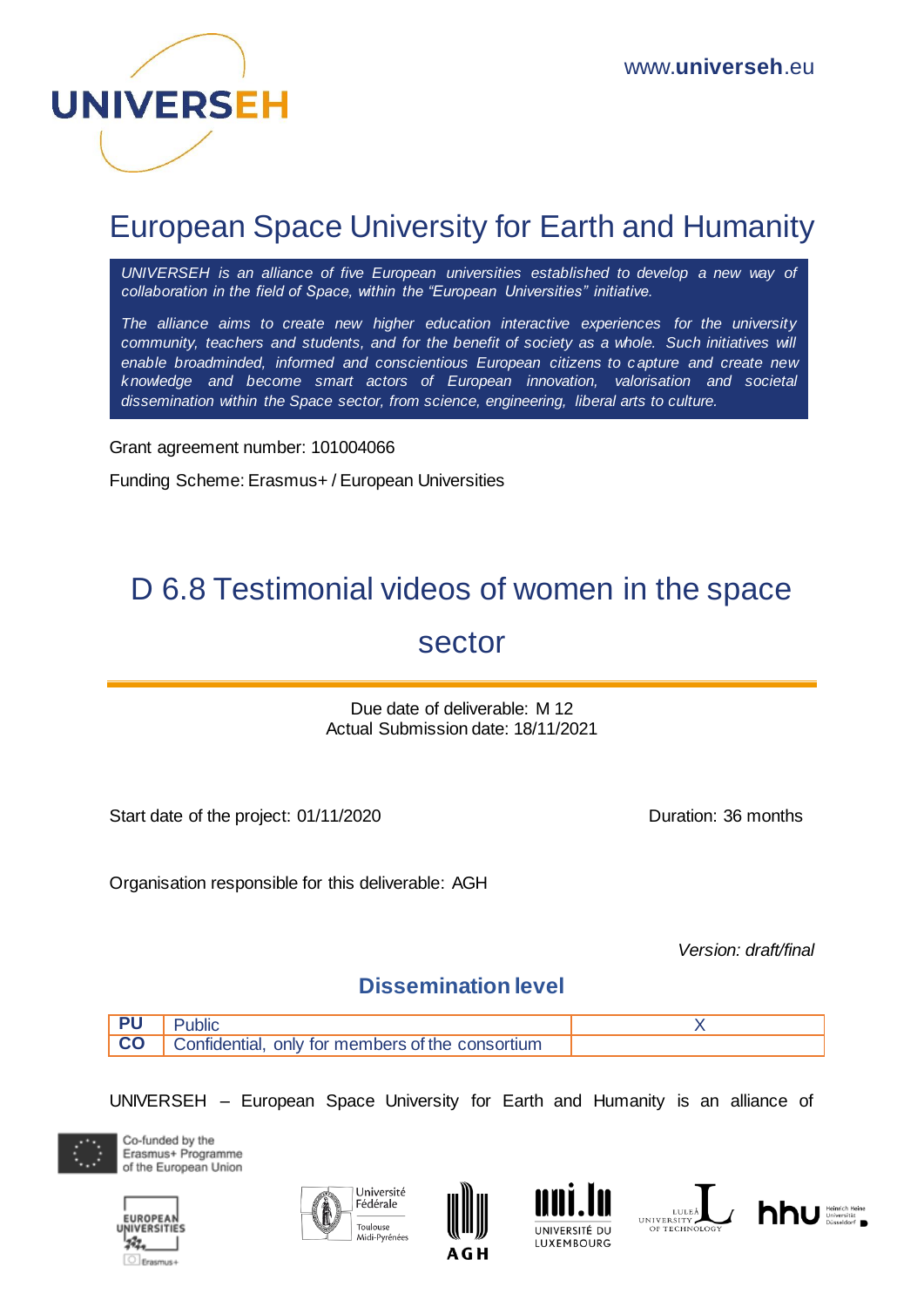

#### Document History

| Version Date |          | <b>Author</b>            | <b>Partner</b> | Summary of main changes |
|--------------|----------|--------------------------|----------------|-------------------------|
| V1           | 21/10/21 | Joanna<br>Pyrkosz-Pacyna | AGH            |                         |
|              |          |                          |                |                         |
|              |          |                          |                |                         |
|              |          |                          |                |                         |

Seven video testimonials were recorded, edited and posted online. The women interviewed were from all partner countries representing different field of studies and on various levels of their careers. The list of women in testimonials:

- 1. Ada Czesnakowska
- 2. Dagmara Stasiowska
- 3. Catherine Lambert
- 4. Christine Hellberg
- 5. Rui Zong
- 6. Sofia Bergman
- 7. Teresia Hestad

All interviews were recorded in English. Subtitles in English and in other languages: Polish, Swedish, German, French and Luxemburgish were created.

The videos and videos playlist is available at the Universeh YouTube channel: [https://www.youtube.com/watch?v=yk3m5al7y38&list=PLwvhrcTe](https://www.youtube.com/watch?v=yk3m5al7y38&list=PLwvhrcTe-by5tdg8dWr4gV4Cdd9qs5C2I)[by5tdg8dWr4gV4Cdd9qs5C2I](https://www.youtube.com/watch?v=yk3m5al7y38&list=PLwvhrcTe-by5tdg8dWr4gV4Cdd9qs5C2I)

UNIVERSEH – European Space University for Earth and Humanity is an alliance of



Co-funded by the Erasmus+ Programme of the European Union